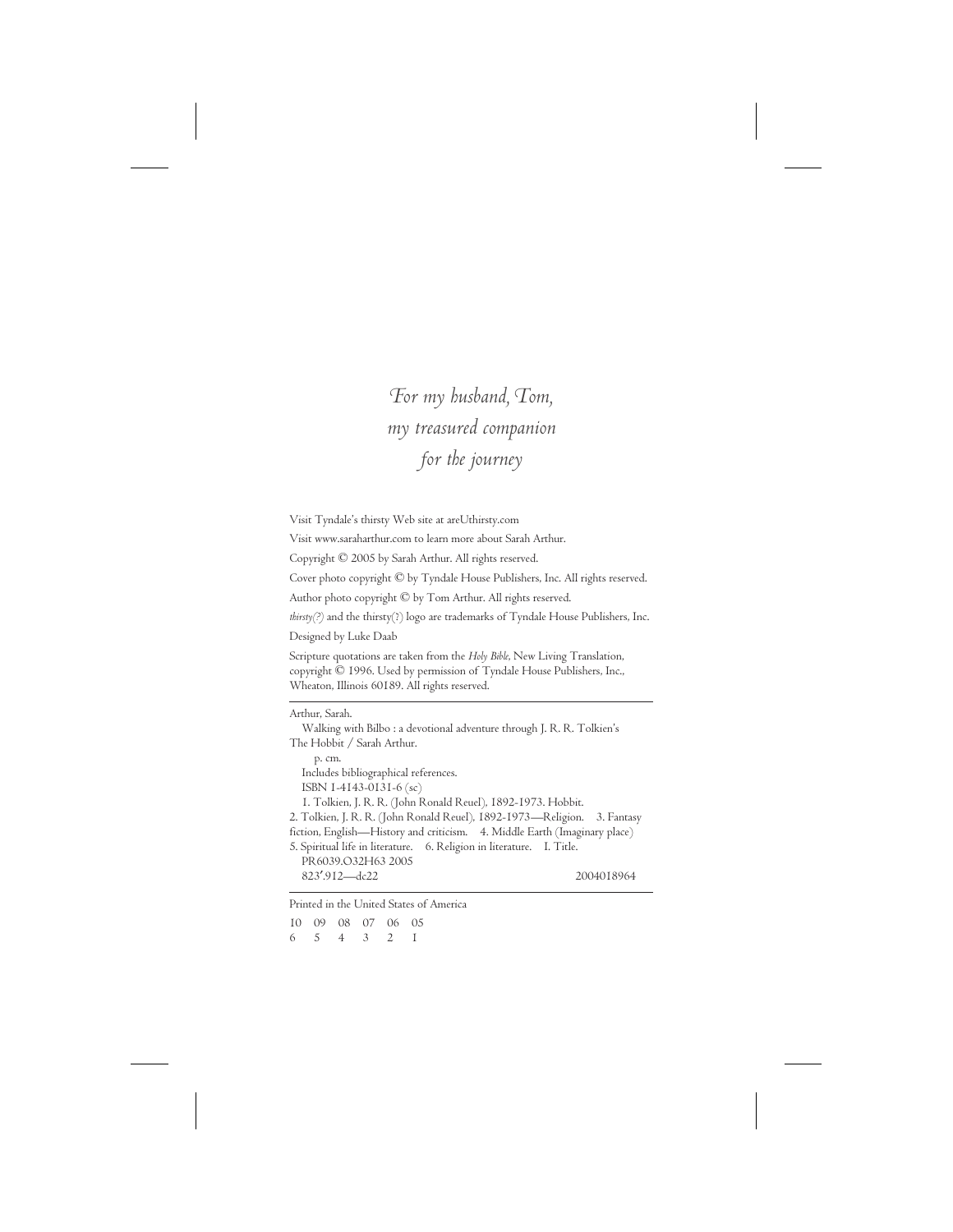# What's Inside

| A Note from the Author                |
|---------------------------------------|
|                                       |
|                                       |
|                                       |
| I Looking for a Few Good Men          |
|                                       |
| 2 Job Description, Please  9          |
| 3 Sheer Madness 19                    |
| 4 Traveling Light  27                 |
| 5 Now You See Him, Now You Don't  35  |
| 6 Plans Go Astray 43                  |
|                                       |
| 8 Seeking and Finding 59              |
|                                       |
| 10 Portents of Great Significance 75  |
| II Between a Rock and a Hard Place 83 |
| I2 Help Un-looked For 91              |
| 13 Choose Your Own Adventure  99      |

 $\bigoplus$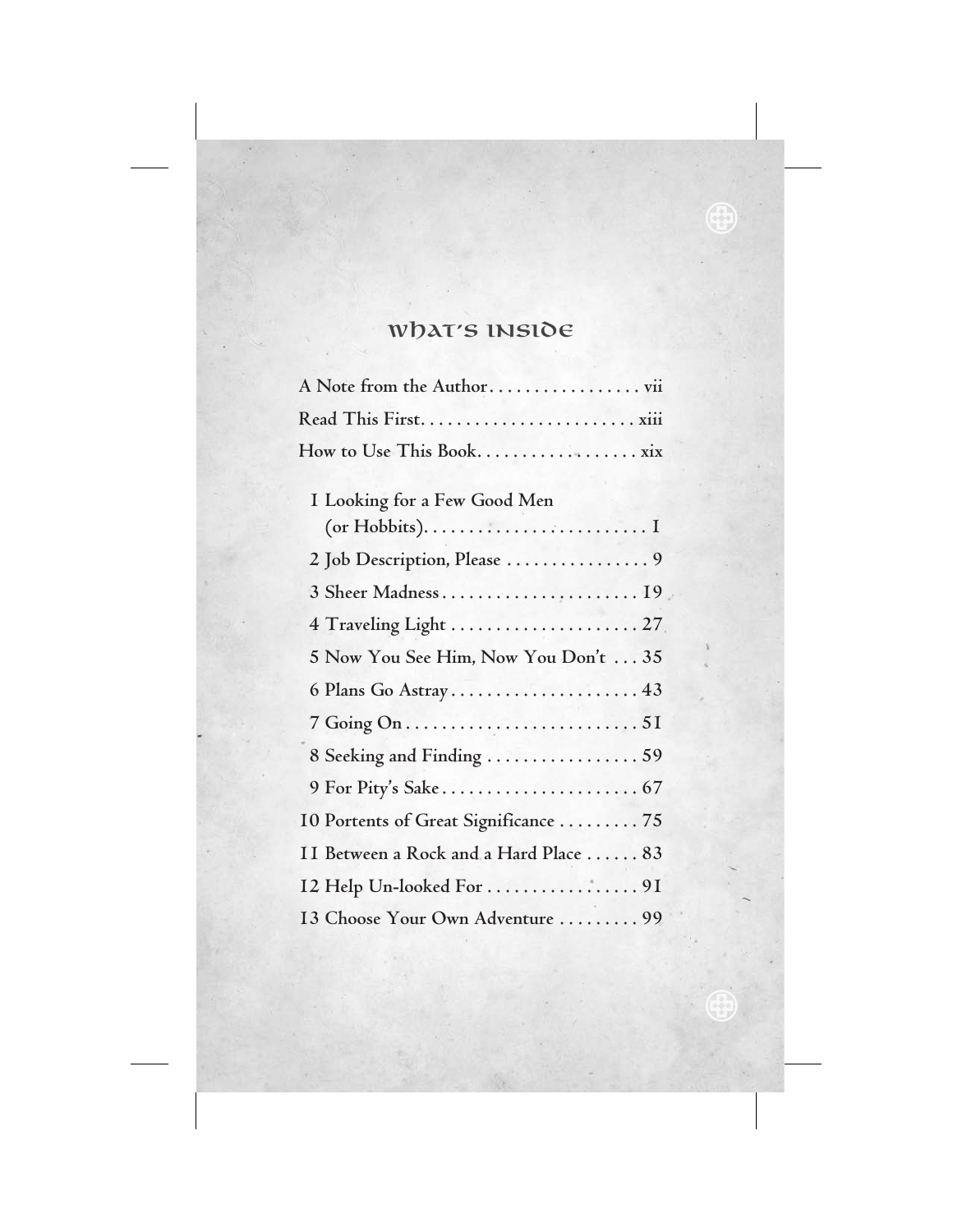| 15 The Unlikely Hero  117      |
|--------------------------------|
|                                |
| 17 Decent Companions  133      |
|                                |
|                                |
| 20 Where Your Treasure Is  161 |
| 2I Adventure's End  171        |
|                                |
| Quick Reference Guide:         |
| A Glossary of Terms  186       |
|                                |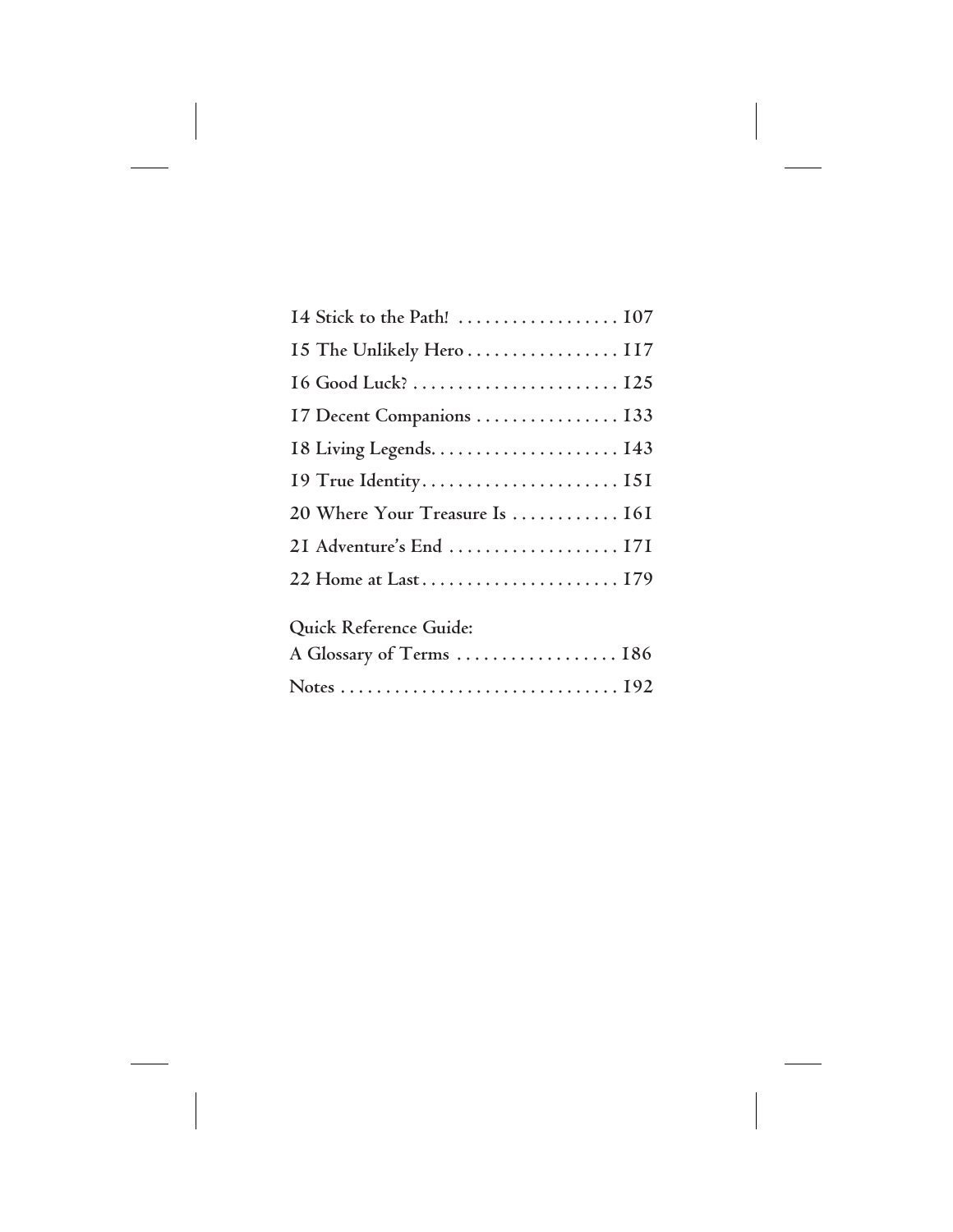

 $\bigoplus$ 

## Read This First

*"It's a dangerous business, Frodo, going out of your door," he used to say. "You step into the Road, and if you don't keep your feet, there is no knowing where you might be swept off to."*

> Frodo, quoting Bilbo in *The Fellowship of the Ring,* Book One, Chapter Three

If you prefer a safe, comfortable existence, by all means don't read this book. Seriously. Shut it right now and step away.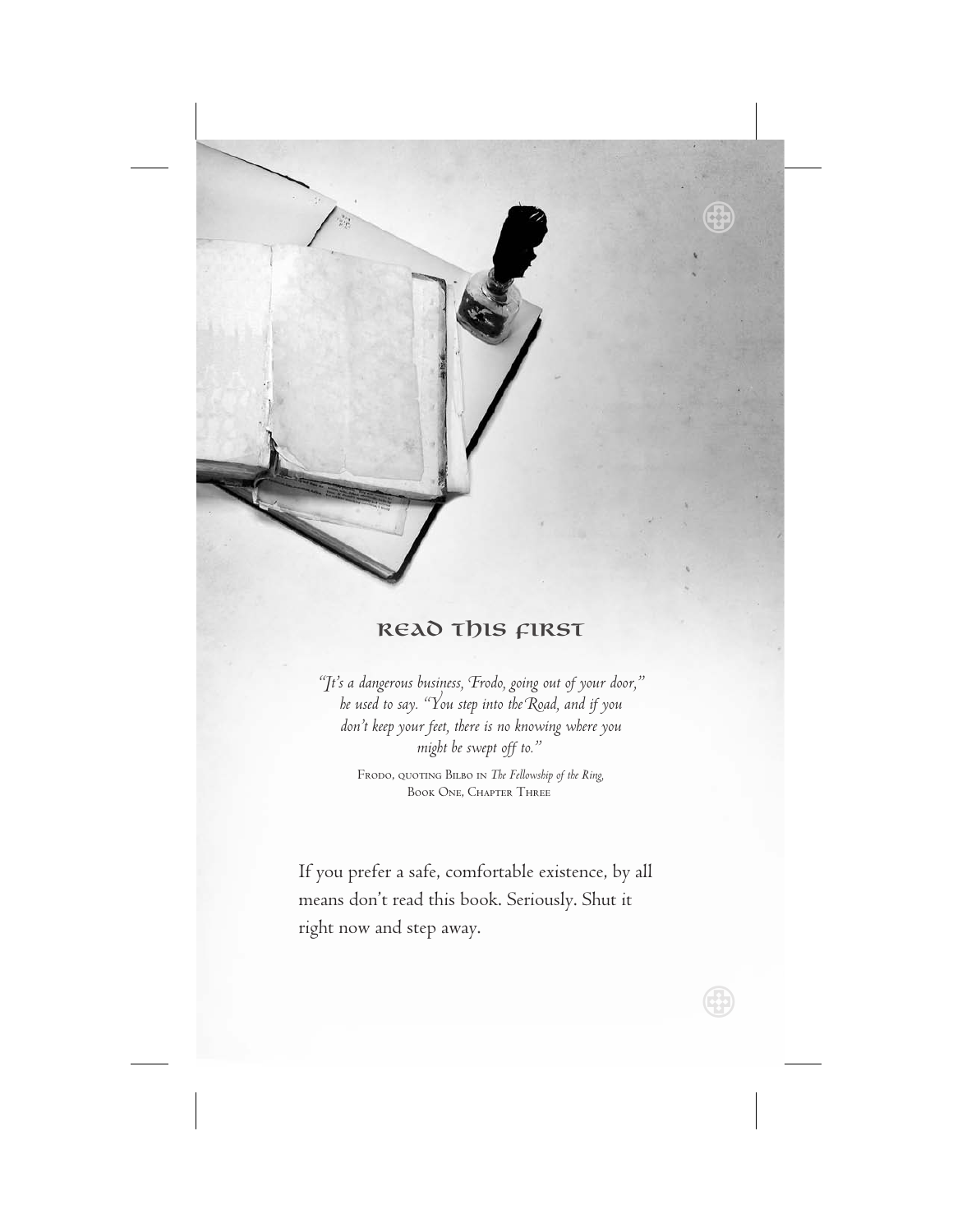On the other hand, if you're ready for a riotous romp through the uncharted territory over the Edge of the Wild, into the landscape of your own soul: GET READY. It's a dangerous business opening the pages of a book—even more dangerous than stepping out your front door. Your life may never be the same again.

Bilbo should know. Many decades before the events of *The Lord of the Rings,* when he was still considered a fairly "young" hobbit (midfifties!), adventure came—literally—knocking at his door. Not just any adventure, mind you, but a treasure hunt in which one of two outcomes was inevitable: (1) death, or (2) riches beyond his wildest dreams. Considering the odds, a "sensible" fellow would have stayed at home in his snug hobbit-hole. But Bilbo, in spite of himself, took the plunge, though he wasn't keen on it at first. Upon learning that the dwarves were preparing to leave without him, he ran out of the front door of Bag-End at a full sprint, and so begins the story known as *The Hobbit.*

We have much to learn from Bilbo. Who said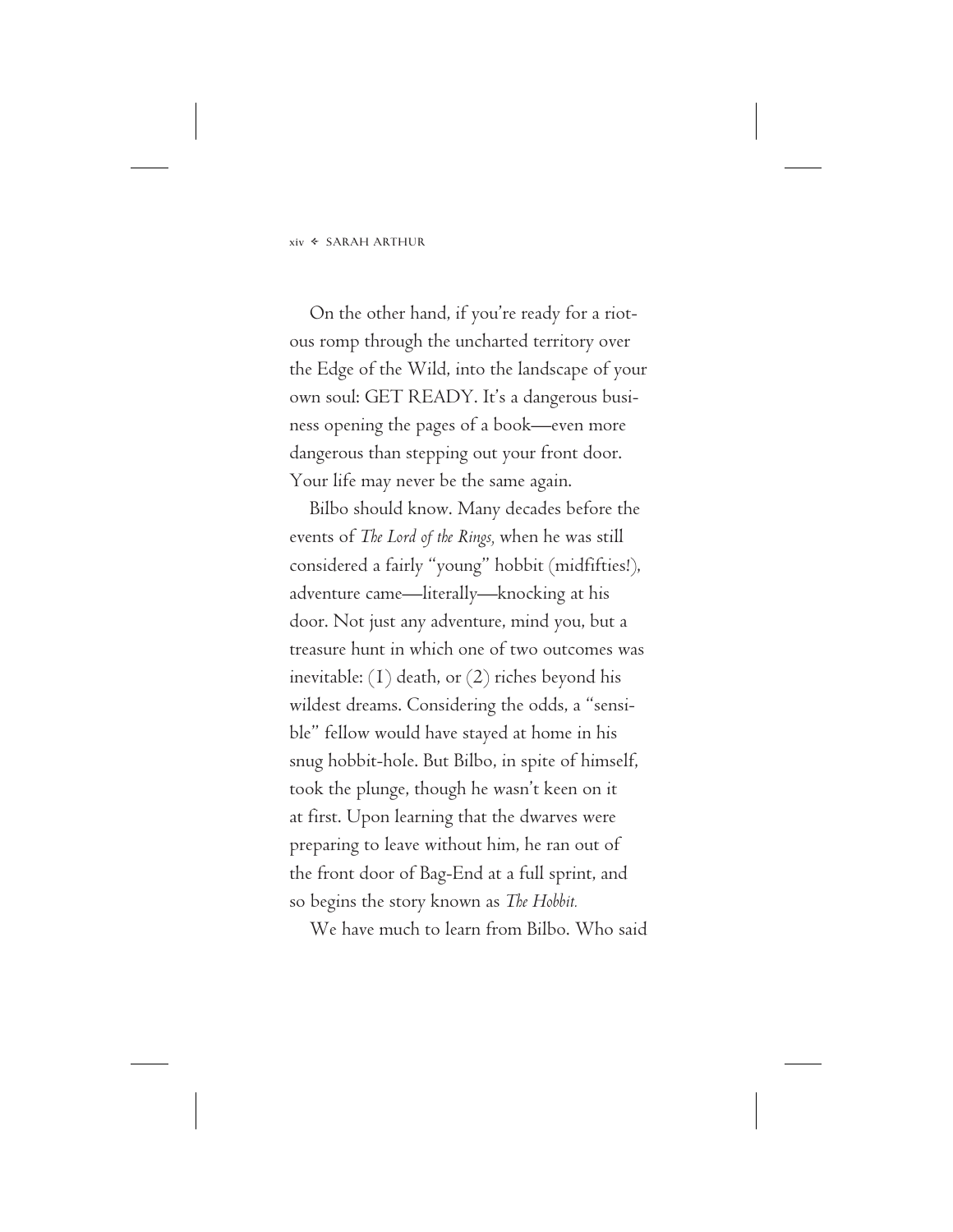life was about being sensible and snug, anyway? Backpackers know you don't get the really cool views staying down in the valley, all cozy in your cabin. The unforgettable adventures with bears and eagles and (dare we say) *dragons* don't happen when you're cuddled up on the couch, snoozing in front of the fire, or sitting at the kitchen table, casually enjoying Second or Third Breakfast. You have to be willing to take the risk, pack your bags, hit the road, even miss a good meal or two, in order to have the kinds of experiences that will rock your world and change your life.

In short, you must be willing to set out on an *adventure,* not necessarily a real expedition involving maps and transportation and luggage and accommodations (though some of us are called to that kind of experience as well), but an inward journey of the soul. It's the kind that involves confronting your own weaknesses as well as strengths, going on when you're discouraged, telling the truth when you don't want to, taking responsibility for situations that require action, overcoming the greedy desire to have the coolest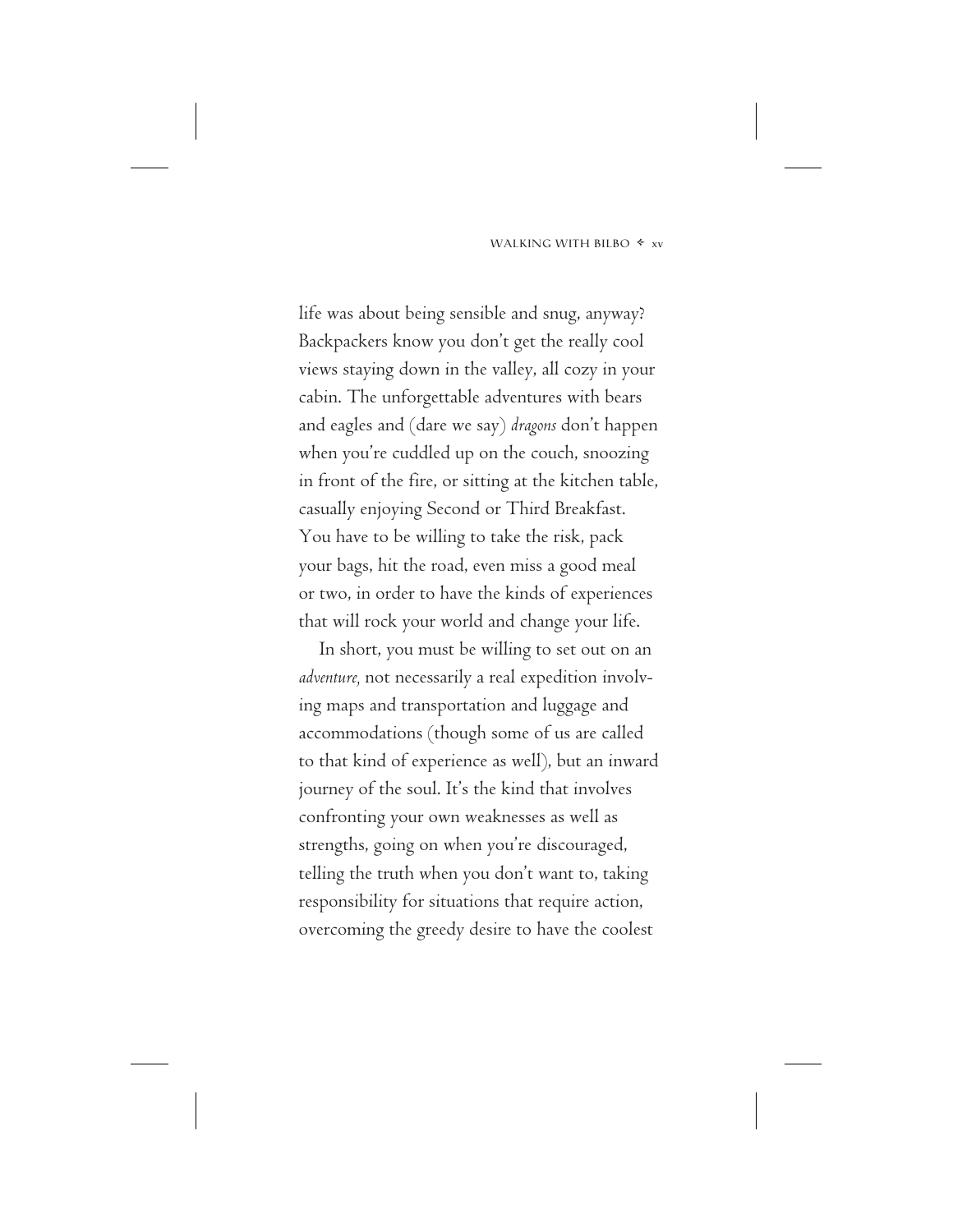stuff, and sticking to the wisest path in the midst of conflict. These experiences test the very foundation of what you believe about who you are. Not only that, but they test what you believe about the One who got you started on this adventure in the first place: God.

Simply put, God specializes in sending people on adventures. We see this throughout the Bible: We have Abram (Abraham) and Sarai (Sarah), instructed to pack up house and move to a foreign country. Then there's Joseph, sold into slavery by his brothers and sent to Egypt; and Moses, chosen by God to free the Hebrew slaves and take them to the Promised Land. Or Jonah, the guy who was swallowed by a great fish when he attempted to flee in the direction opposite what God had in mind. And we can't forget Paul who went on a spiritual quest of inner transformation before being sent to the far corners of the known world as the first Christian missionary.

Most important, we have Jesus himself, who was on the road continually throughout the years of his ministry. Right from the start, he hand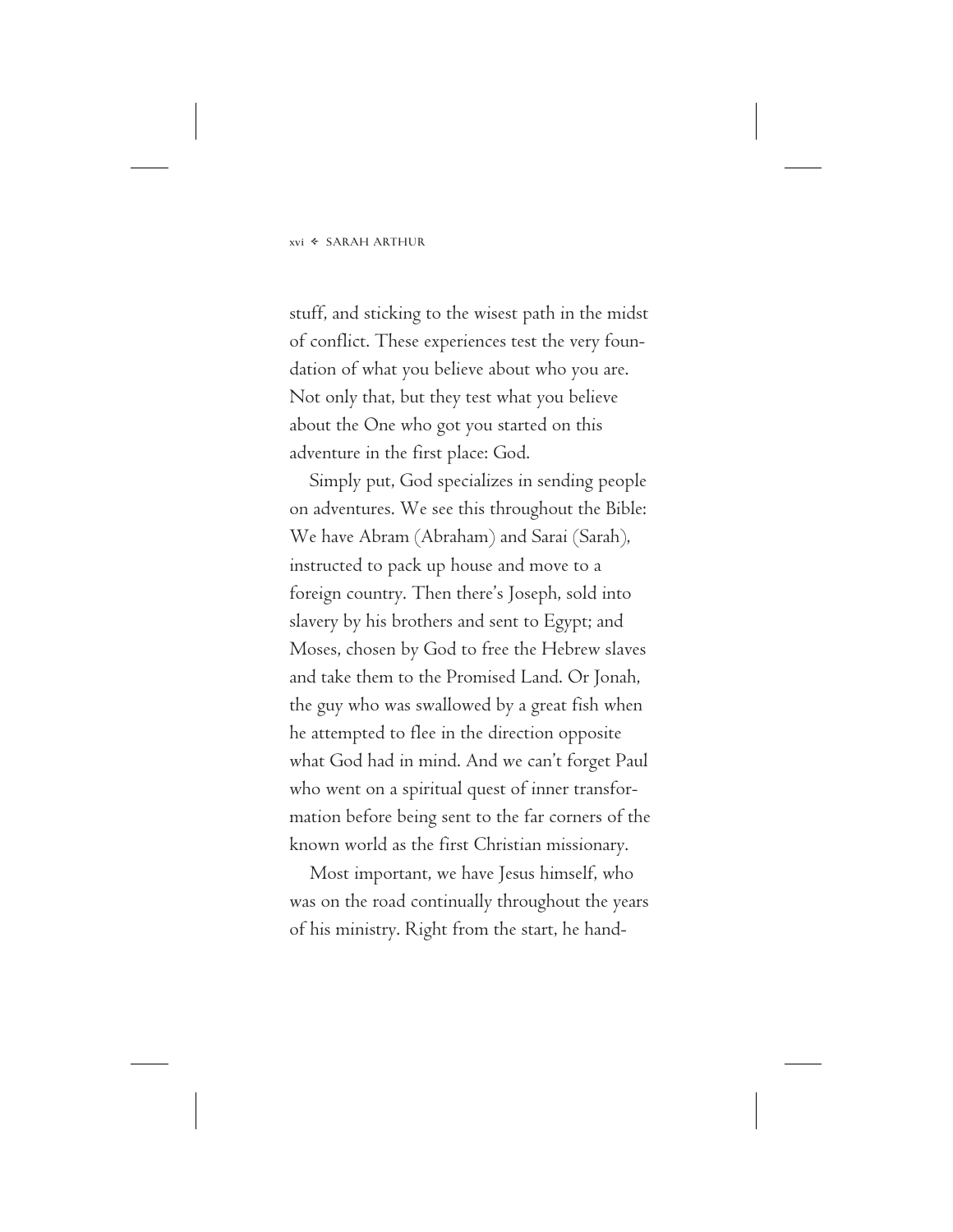selected a group of unlikely heroes for the expedition—disciples who left their safe, predictable existence in order to plunge over the Edge of the Wild. It's an invitation he extends to each of us today.

Faith is an ongoing adventure, not just a onetime choice: "The road goes ever on and on," as Bilbo regularly reminded Frodo. Once we hear the knock on the door and step onto the road, there's no turning back. Life will never be the same again.

Are you ready for the adventure?

*Look! Here I stand at the door and knock. If you hear me calling and open the door, I will come in, and we will share a meal as friends.*

REVELATION 3:20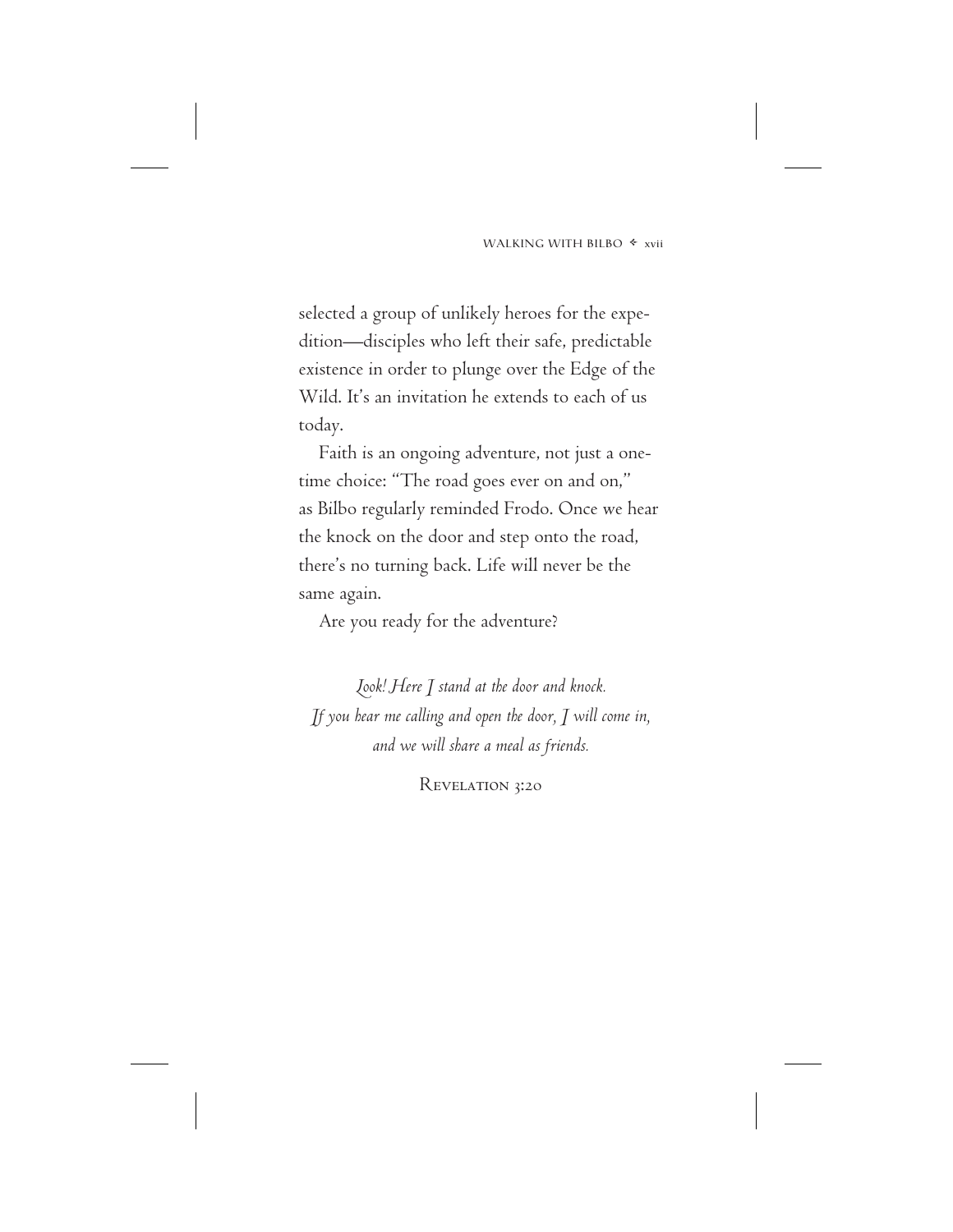

## how to use this Book

For those who first encountered Tolkien's imaginary world through *The Lord of the Rings,* reading *The Hobbit* is the next logical step in attempting to quench a thirst for more of Middle-earth. And it's much less involved! Tolkien originally wrote it as a children's story, so it's a quick, fun read. If you've never read it before, find a copy at your local bookstore or library, grab yourself a hot mug of tea, and settle in for an unforgettable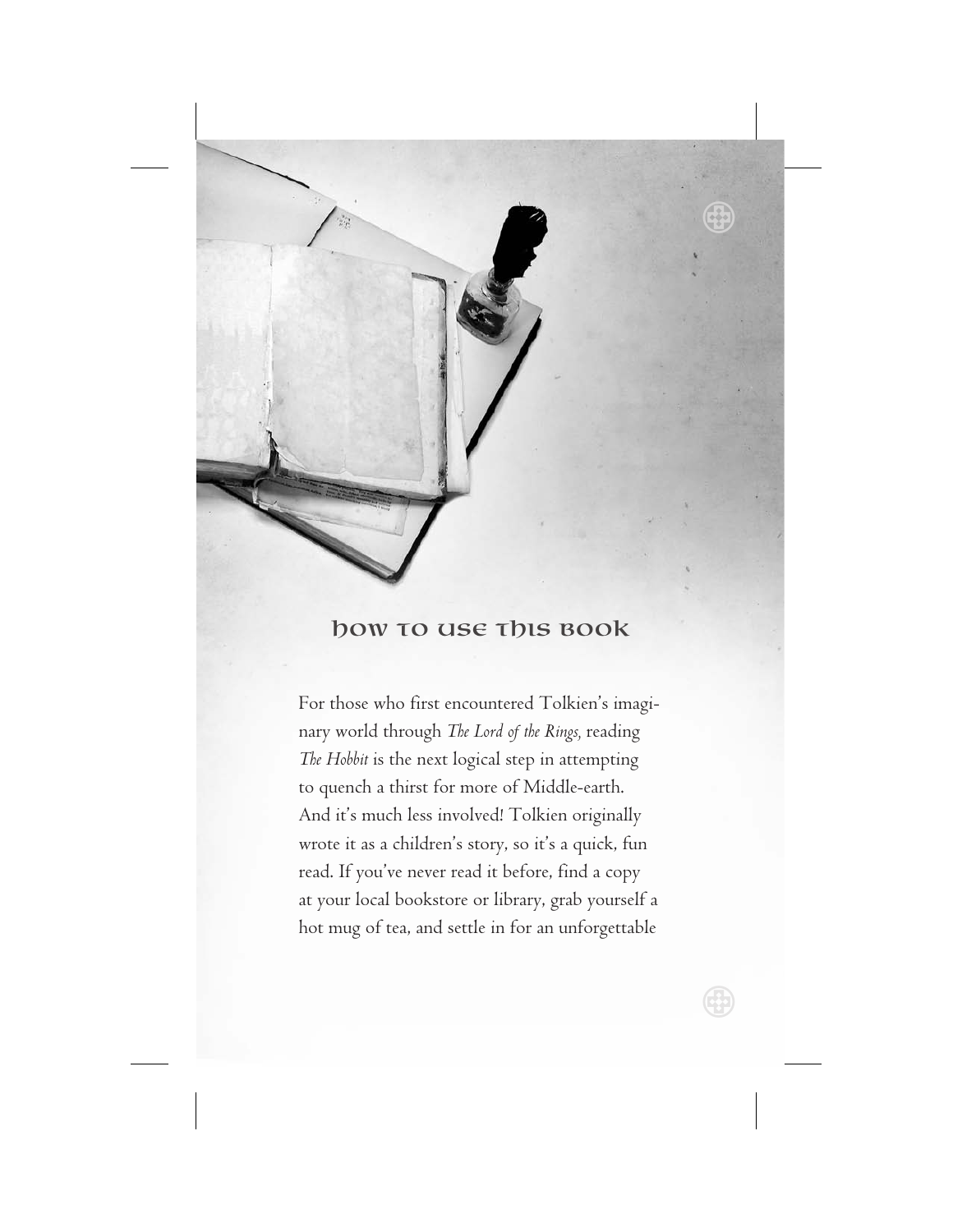adventure. And if you *have* read it before, it wouldn't hurt to peruse it again as you dive into *Walking with Bilbo.*

As you read, give yourself time to reflect on Bilbo's journey from a spiritual perspective. That's where *Walking with Bilbo* comes in. It can help guide you in the process of reflection as it follows the basic outline of Bilbo's adventure from beginning to end. From a biblical perspective, it also explores the experiences of the disciples who set out on the adventure of faith with Jesus about two thousand years ago. While Tolkien clearly didn't intend direct parallels between Bilbo and those first Christians, we can see many of the same principles at work in their experiences—and in our own as disciples today.

*Walking with Bilbo* is created to be a devotional guide, which means there are short readings based on events in *The Hobbit,* followed by "Going Further" questions for reflection, and related Bible passages. You will want to (a) be familiar with *The Hobbit,* as already mentioned;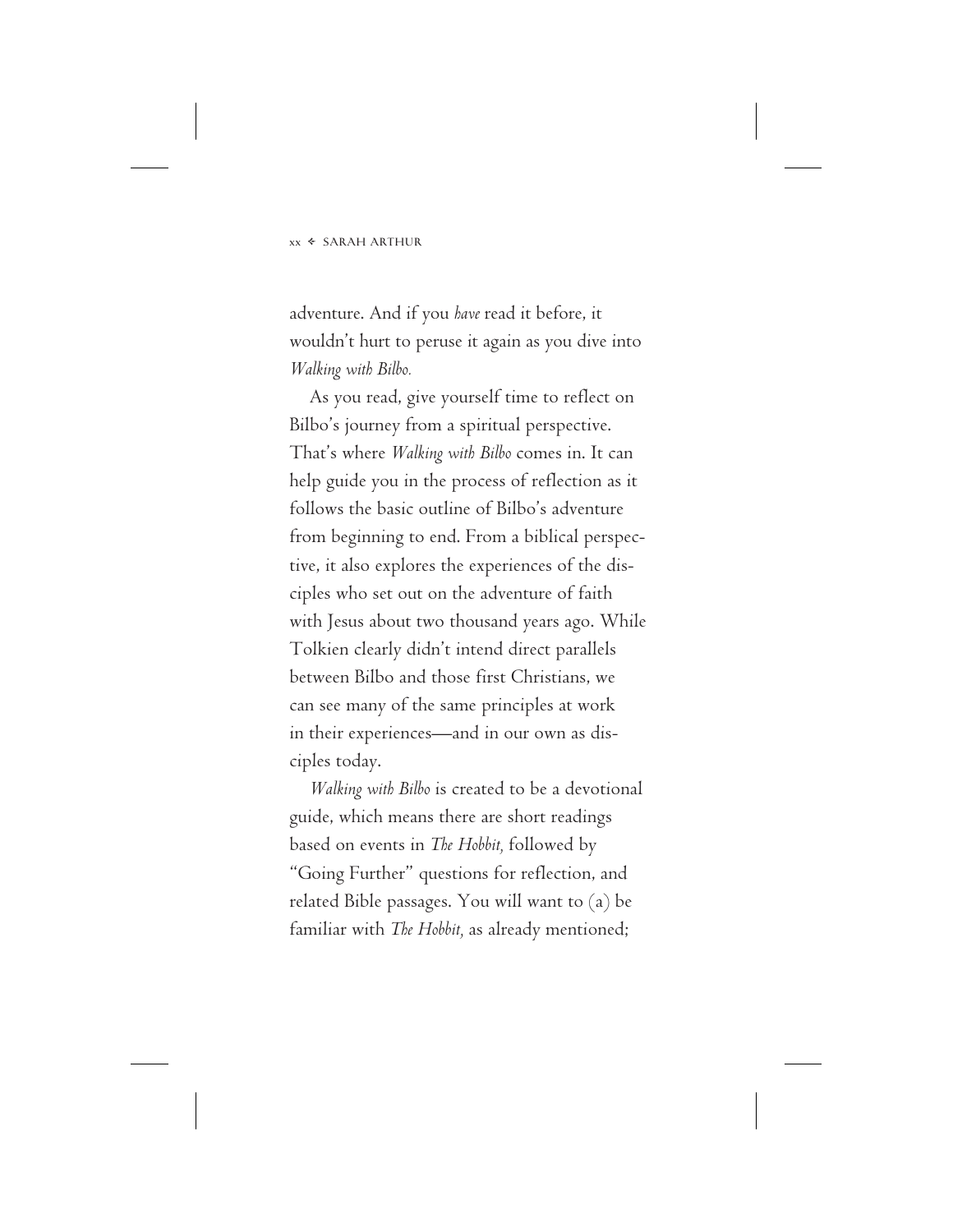(b) grab a pen or pencil to jot down your thoughts for the "Going Further" questions; and (c) have a Bible handy (the New Living Translation is used for this book). If at times you can't keep track of characters or places in Tolkien's stories, there is a "Quick Reference Guide" in the back of this book.

It's also essential to be familiar with the books or movies of *The Lord of the Rings* trilogy, particularly *The Fellowship of the Ring.* There we see Bilbo many years after his adventures in *The Hobbit;* there too we see the inevitable results of his "accidental" finding of the Ring.

And finally, for a wonderful explanation from Gandalf's point of view regarding his selection of Bilbo for the expedition to the Lonely Mountain, Tolkien's tale "The Quest of Erebor" is also highly recommended.<sup>5</sup>

#### *Thoughts to Get You Started*

What lessons or opportunities would Bilbo have missed out on if he had decided to stay home instead of accepting the journey's challenge?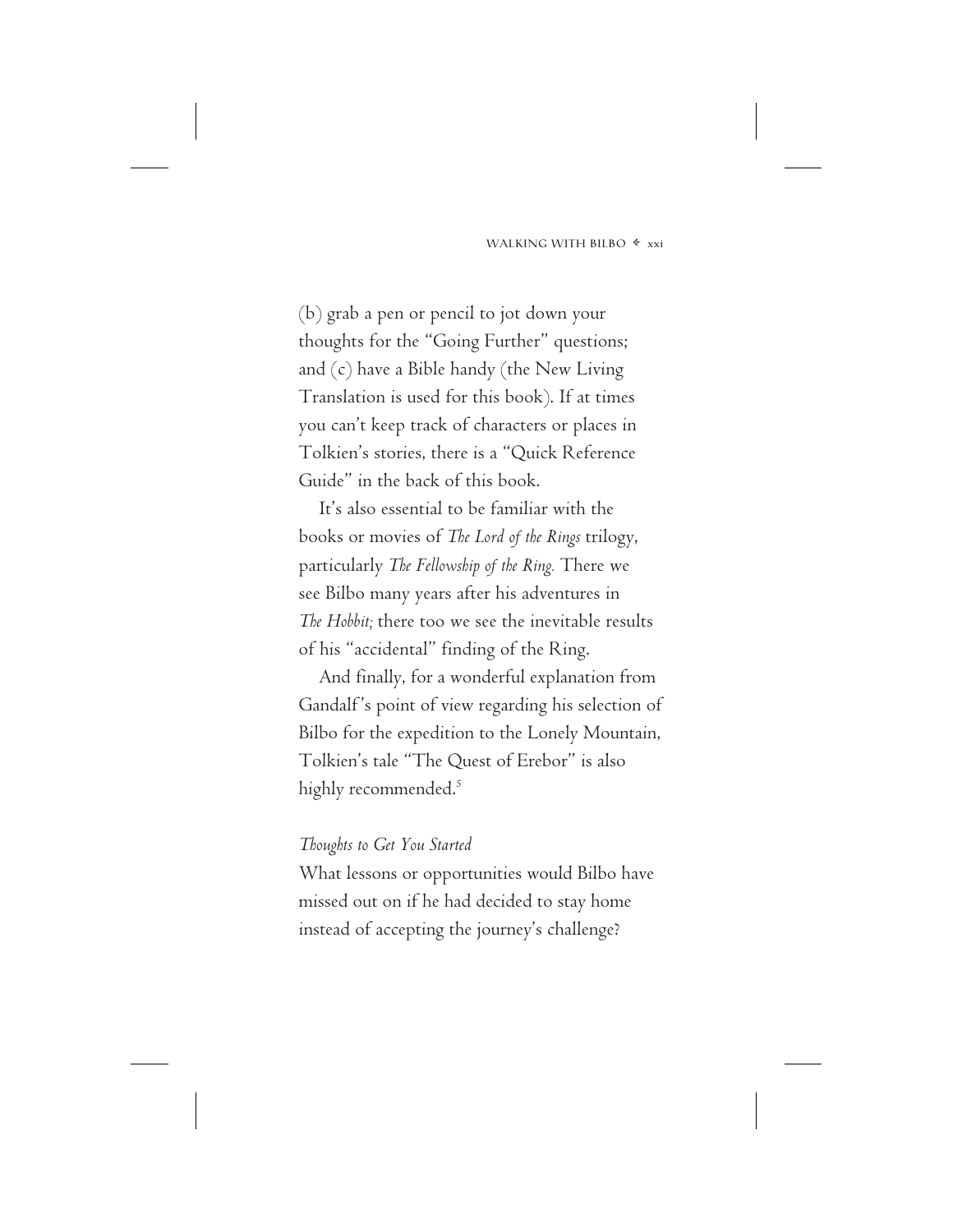What are some of the ways Bilbo's journey changed him?

How do you know when God is calling you to the adventure of faith? What does his "knock" sound like on the door of your soul? How do you hear his voice?

What does following Jesus look like today? How tempting is it to maintain a "safe, comfortable existence" rather than follow Jesus? What might someone miss out on if he or she doesn't choose to follow Jesus?

What are you going to do about it?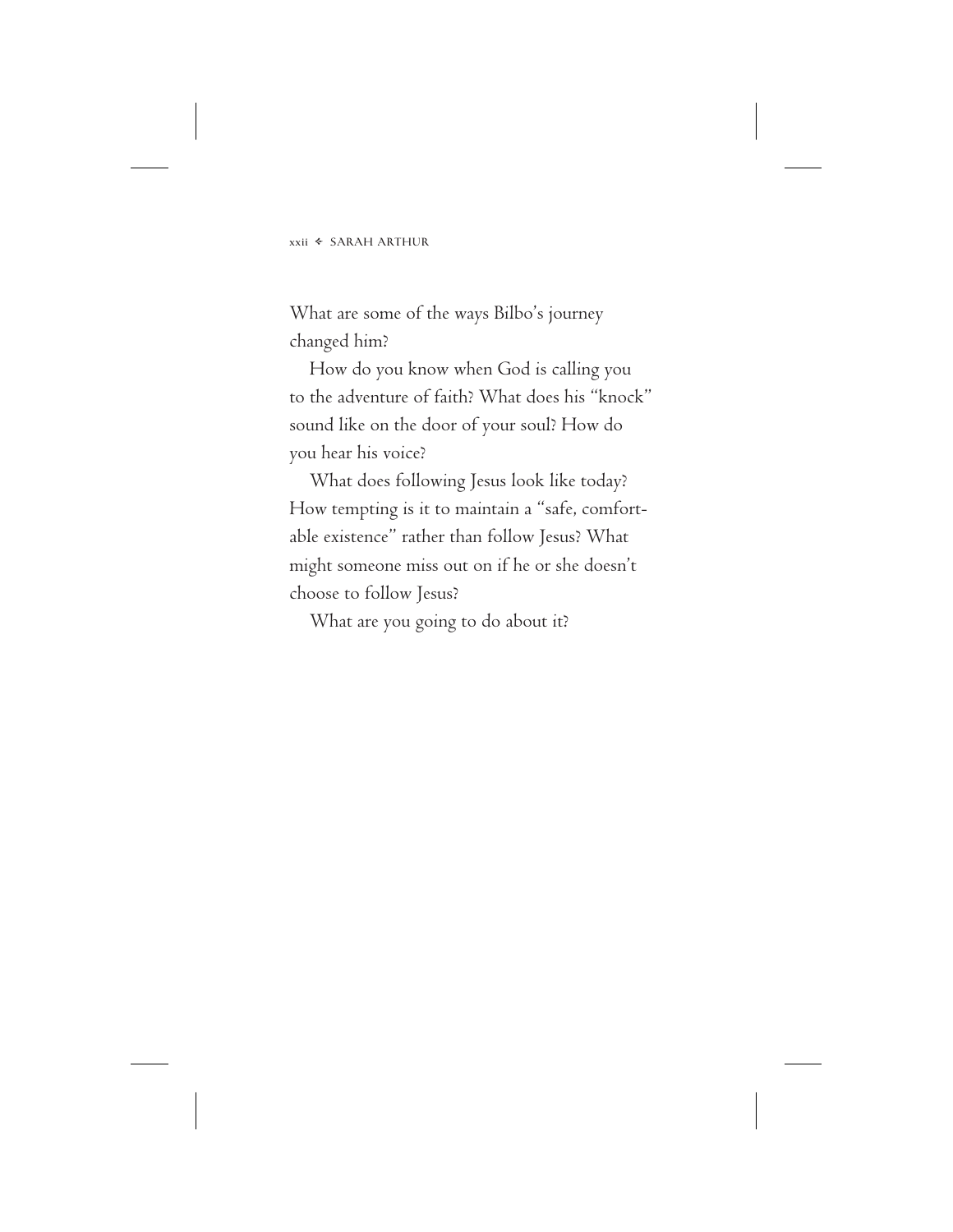

# Looking for a Few Good Men (OR DOBBITS)

*"I am looking for someone to share in an adventure that I am arranging, and it's very difficult to find anyone."*

Gandalf, Chapter One of *The Hobbit*

Remember those awful middle school gym classes when the teacher selected two captains and told them to take turns picking their teammates, one at a time? Either the captains' voices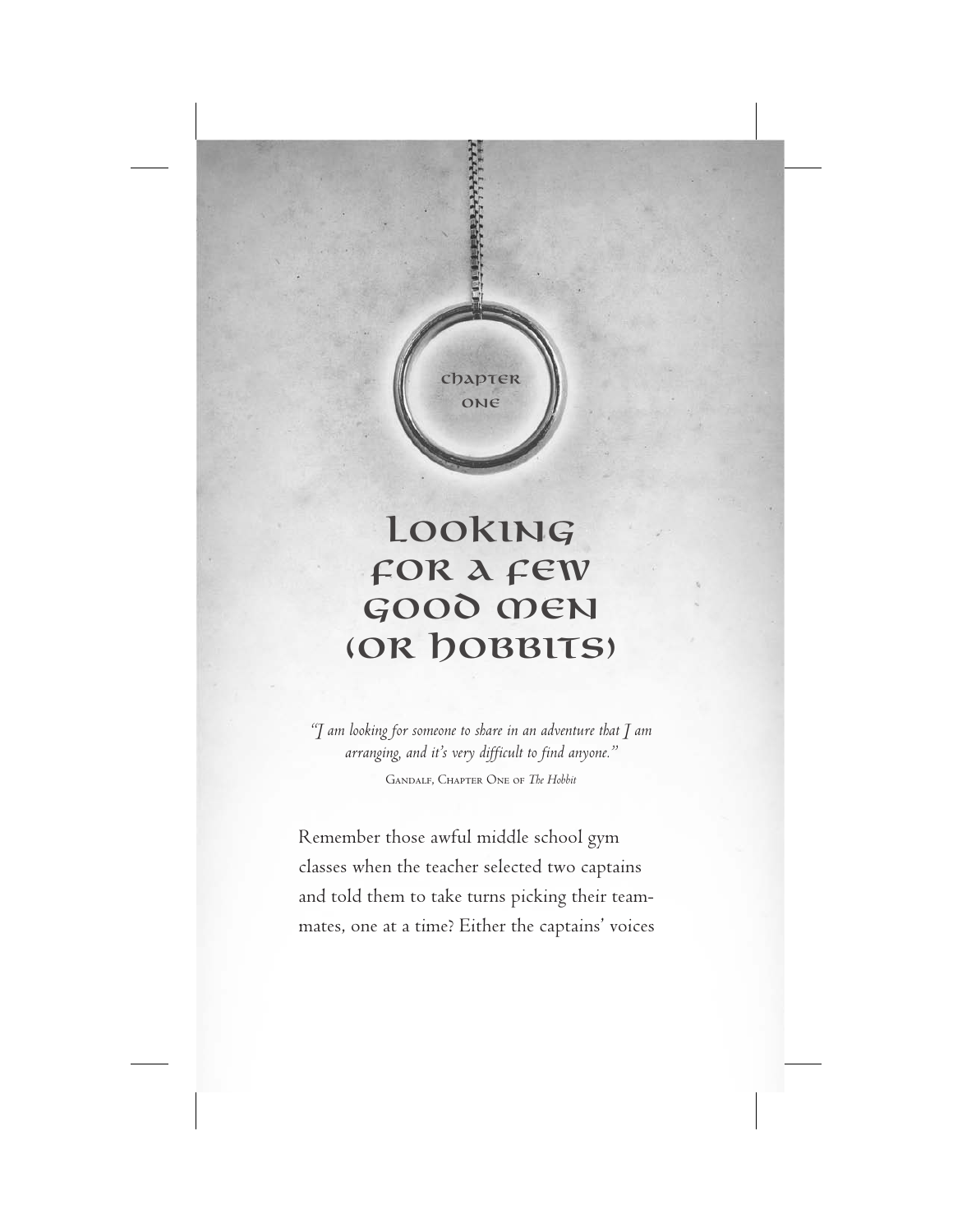were drowned by the clamoring throng ("Pick me! Pick me!"), or their words echoed in an uncomfortable silence ("I want her but not him; and you, over there—No, not *you.*"). Any twinge of sympathy for those left standing till the end was quickly overpowered by the extreme relief at not being one of them. How unfair it seems that certain people should be chosen (for some of the silliest reasons, too) while others aren't!

Then of course, there's the wretched classroom lecture scenario, usually involving a subject in which you feel hopelessly stupid. While the instructor paces around the podium, you sit quietly in your seat, trying not to move or sneeze or in any way draw attention to yourself. Because you know the firing squad of questions is coming. The instructor will wheel around suddenly and aim a zinger at some poor, unsuspecting student who may or may not have the fortitude to answer. And you hope it won't be you. *(Please don't pick me. PLEASE.)* How unfair it seems that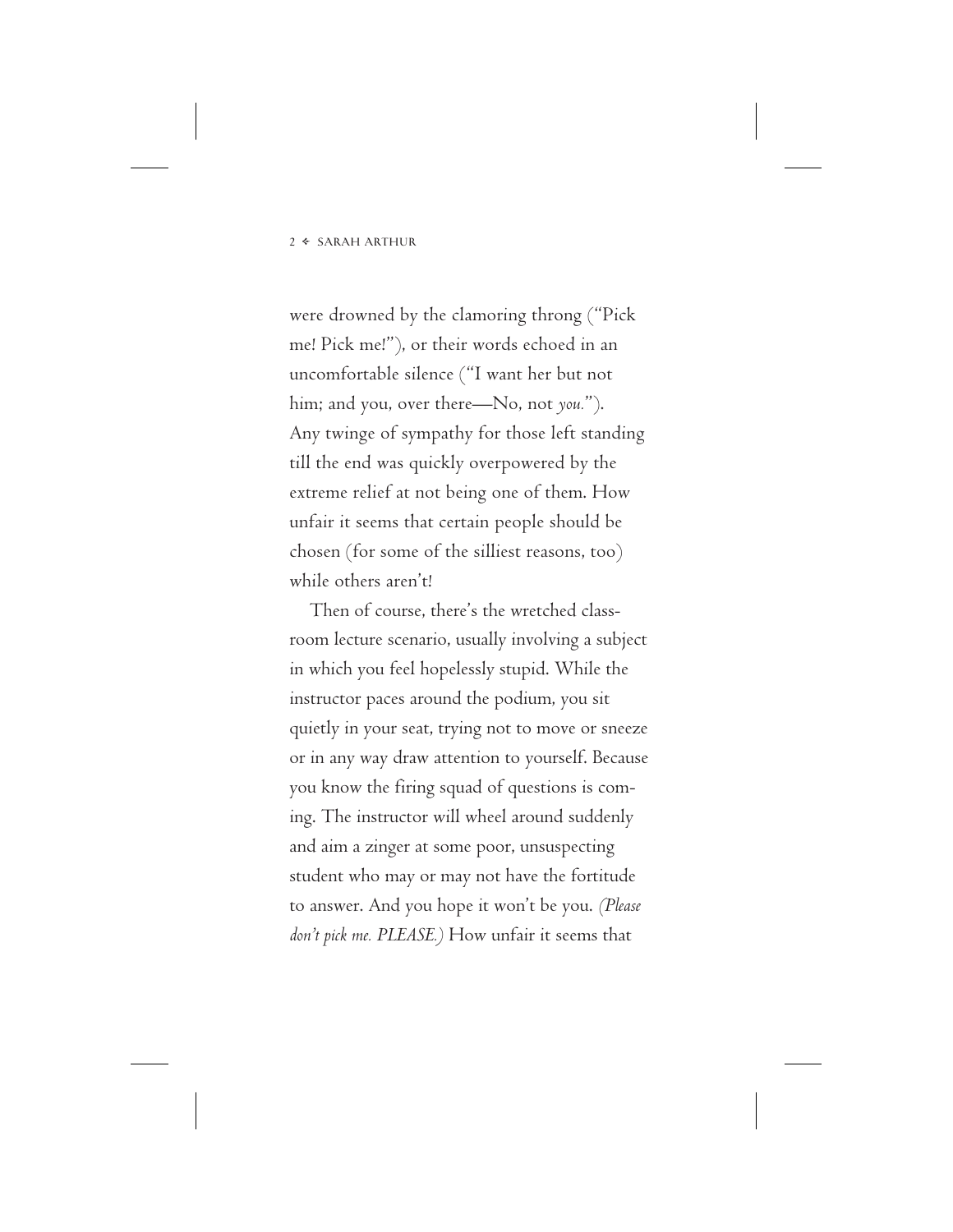every student will be chosen at some point, including you!

Hmm. Interesting to compare the two scenarios, isn't it? In the first, you're desperate to get the attention of the person in charge rather than suffer the embarrassment of not being selected. In the second, you're desperate to stay under the radar altogether. But in both situations, you'll end up getting chosen eventually. The issue isn't whether or not you'll be chosen; the issue is *when.*

For Mr. Bilbo Baggins—who is about to be selected by one of the most famous captains in all literature—the time is *now.* Gandalf is in something of a hurry, and the little hobbit doesn't appear to be doing anything important at the moment. If he'd had his wits about him, Bilbo would've disappeared inside his hobbithole the minute he saw Gandalf coming. *(Please don't pick me. PLEASE.)* But besides being completely unaware of Gandalf 's intentions, Bilbo is also—deep down—an adventurous fellow, though he doesn't realize it yet.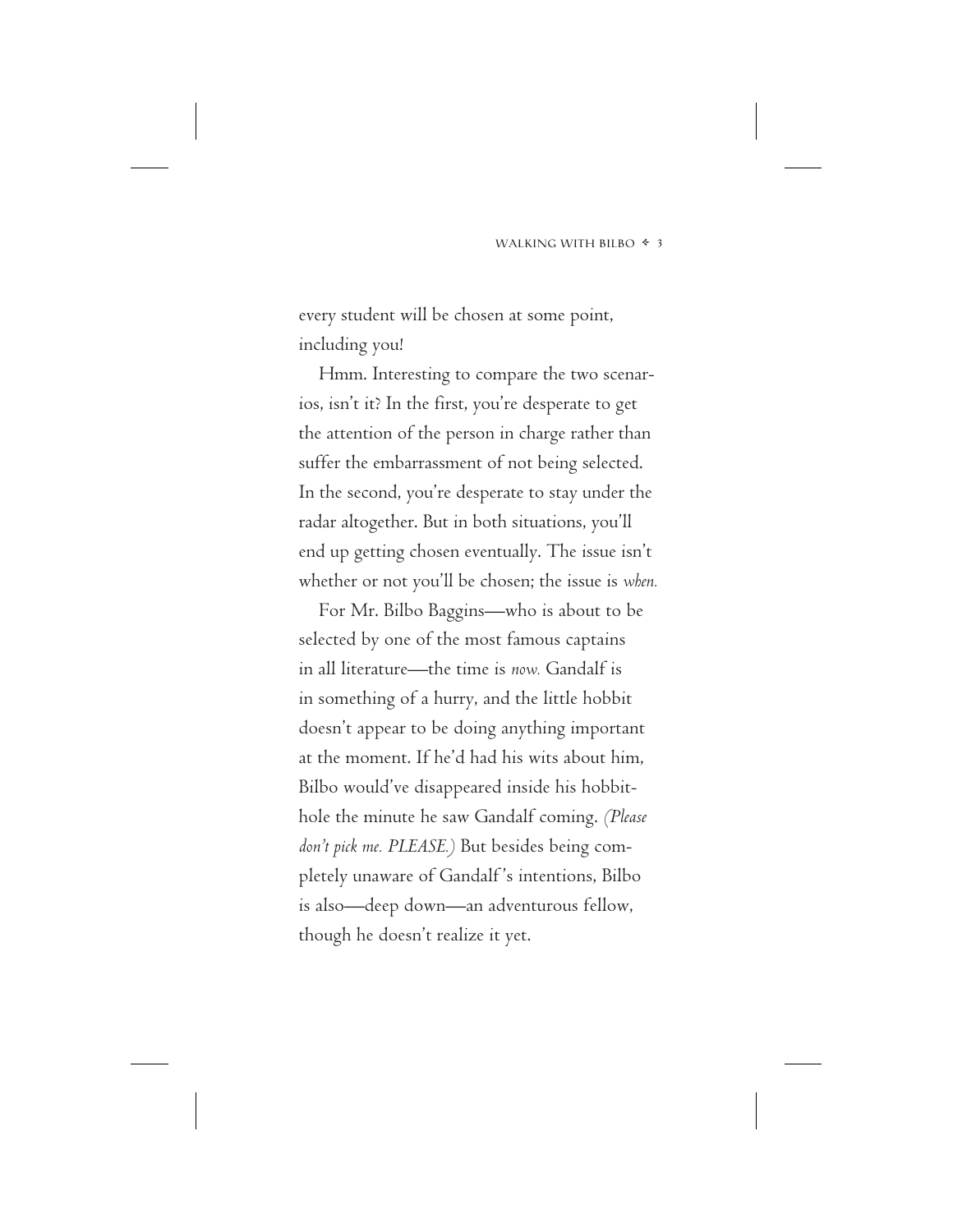#### <sup>4</sup> SARAH ARTHUR

In fact, there are a great many things he doesn't realize, as Gandalf well knows. The wizard tells the dwarves, "There is a lot more in him than you guess, and a deal more than he has any idea of himself."<sup>6</sup> Bilbo is being chosen precisely because Gandalf sees something in him that needs only the "chance to come out," and an adventure will do the job nicely. Despite Bilbo's protests—as well as those of the dwarves—he becomes the "chosen and selected burglar" for the expedition to the Lonely Mountain.

*Chosen and selected*. The words have a nice ring, don't they? They make us sit up a bit taller, lift our chins a little. Even if, like Bilbo, we're not sure what the words *mean* exactly, we rather like the idea of being handpicked for a purpose. It's not simply because we're susceptible to flattery, like the dragon, Smaug. Deep down we long to know that we have value and worth in someone's eyes, that someone thinks we have a role to play in the stories of our time.

And Someone does. The Creator of the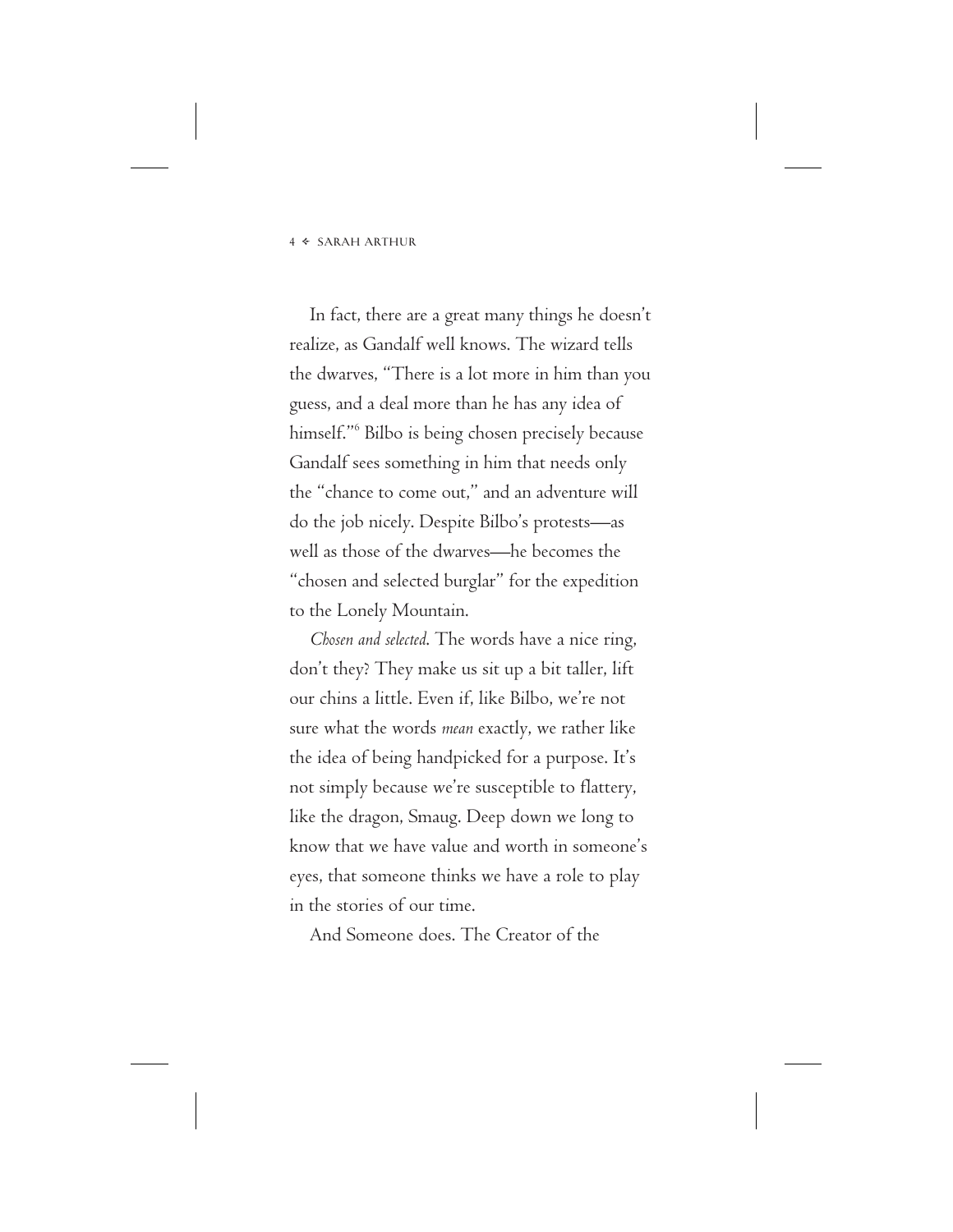universe is also the Creator of every human life, including yours, and all that he does has a purpose. God made you for a reason and has a plan for your life. He's calling you to fulfill a purpose within a story that is larger than you could ever dream or imagine: an adventure beyond all adventures!

God had been in the business of hand-selecting people for specific jobs since the beginning of time. He cranked the recruitment process into high gear when Jesus came on the scene. Picture Peter with his brother Andrew, mending fishing nets on the shores of an inland sea. Peter doesn't have much in the way of education, nor is he what you might consider . . . um, shall we say, *prudent.* But Jesus says, "Come, be my disciples" (Matthew 4:19), and off he goes, Andrew at his side. Drop everything? Now? Okay. The rest of the twelve disciples have similar responses, and before long, voilà: you have an organized expedition.

Frankly, if you're really not interested in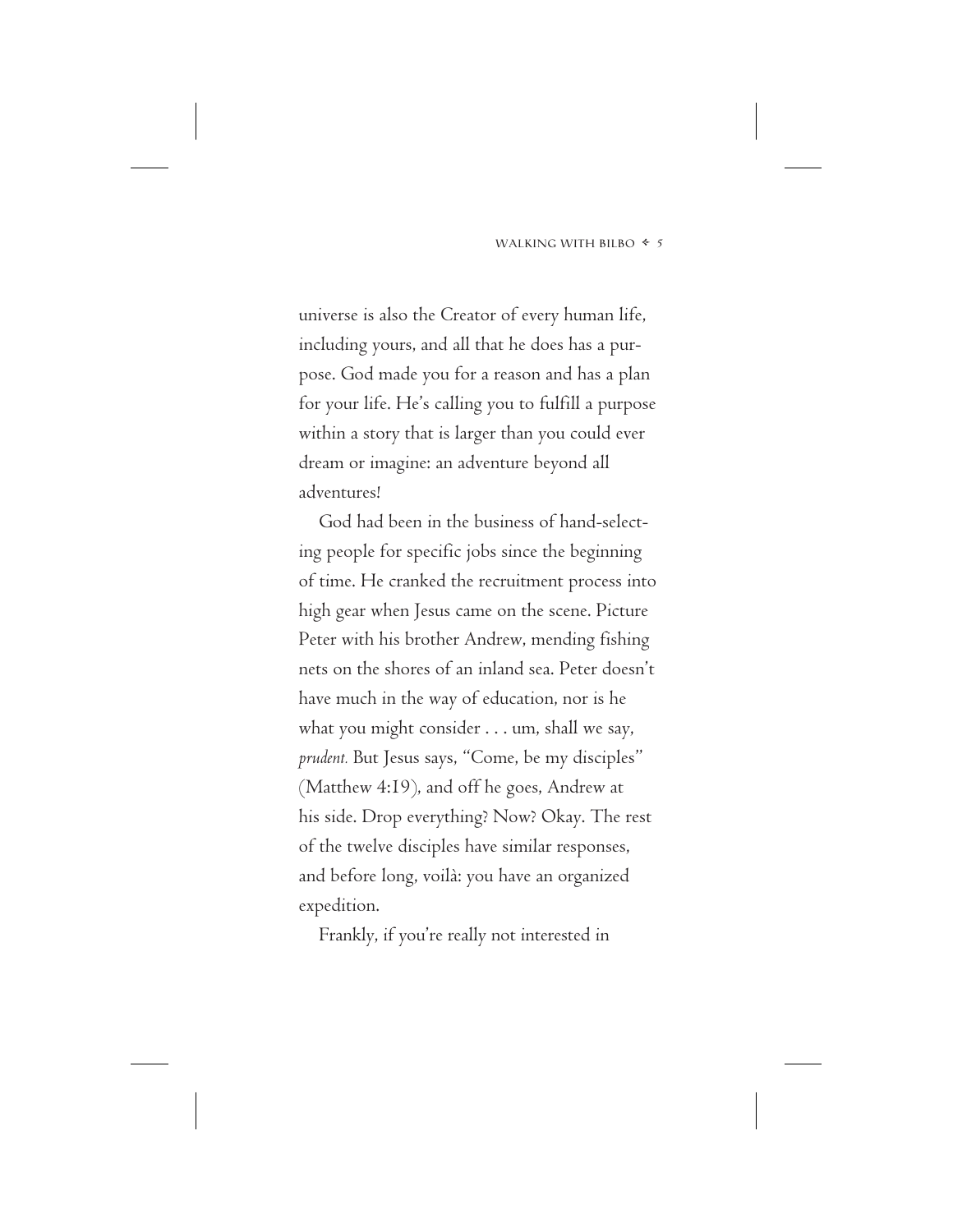adventures, it's wise to hide when you see Jesus coming. He has Gandalf-like tendencies that are really quite alarming. "Follow me," he says. "Take nothing for your journey. Go the extra mile. Why do you worry about what you will eat or what you will wear? Seek first God's kingdom." These are not safe words. At the very least, they could "make you late for dinner." In fact, they might mean you don't get any dinner at all.

But Jesus also says to his disciples, "You didn't choose me. I chose you" (John 15:16). This adventure of faith may appear to have a rather dubious origin and an even more dubious outcome, but that doesn't trump the fact that in this moment, in this hour, you are being called to walk with Jesus.

The question is, will you go?

*Long ago, even before he made the world, God loved us and chose us in Christ.*

Ephesians 1:4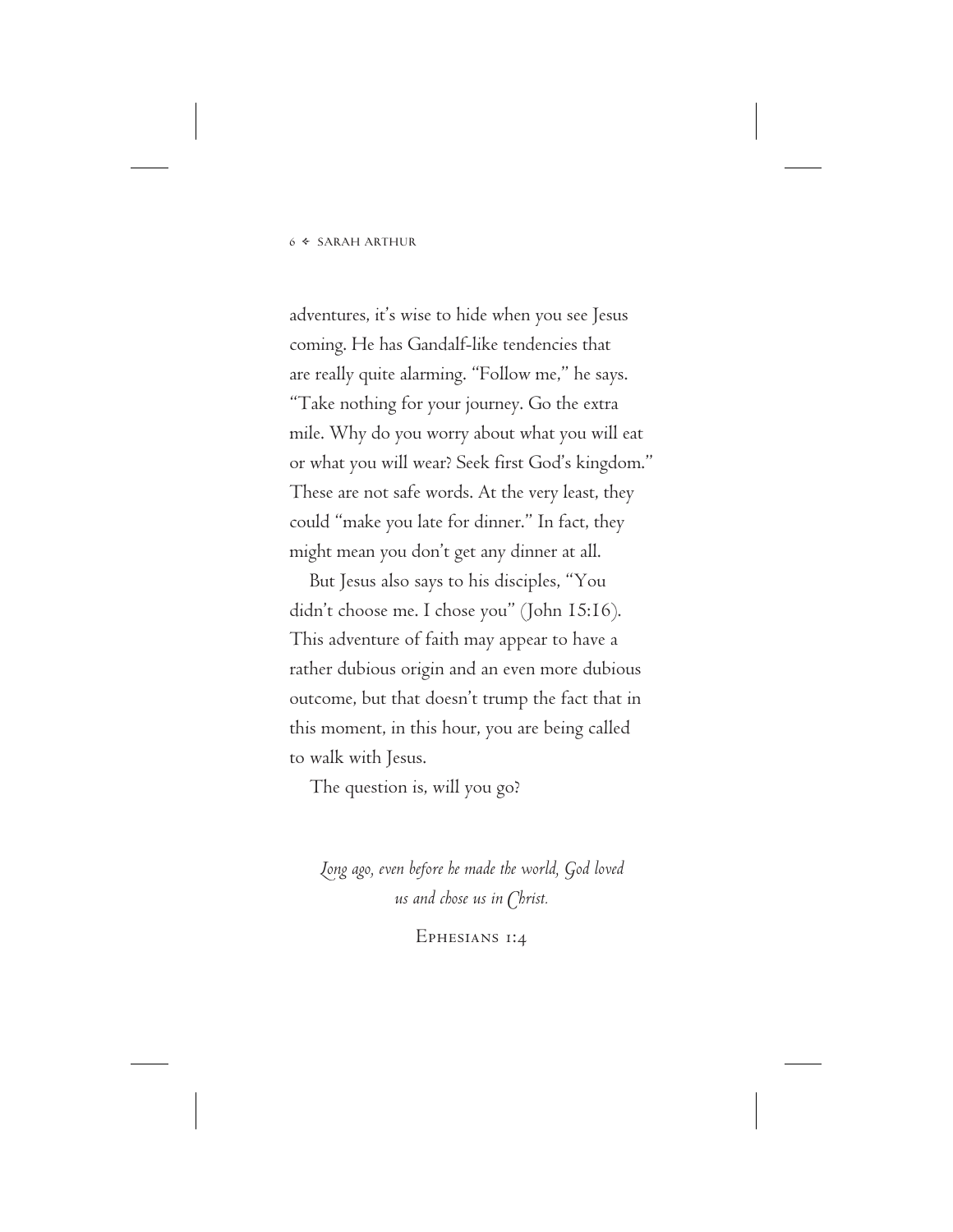## GOING FURTHER

- What tasks have you been "chosen and selected" for? Why were you chosen?
- $\bullet$  How does it feel to be asked?
- How does God view you? How easy or difficult is it to see yourself the way God sees you?
- Why has God chosen and selected you for the adventure of faith?
- What are you going to do about it?

## THE WORD ON BEING CHOSEN

Take some time to read one or more of the following Bible passages:

*Deuteronomy 7:6-8; Isaiah 6:8 and 41:9-10; Mark 2:13-17; Luke 6:12-16; James 2:5; 1 Peter 2:9*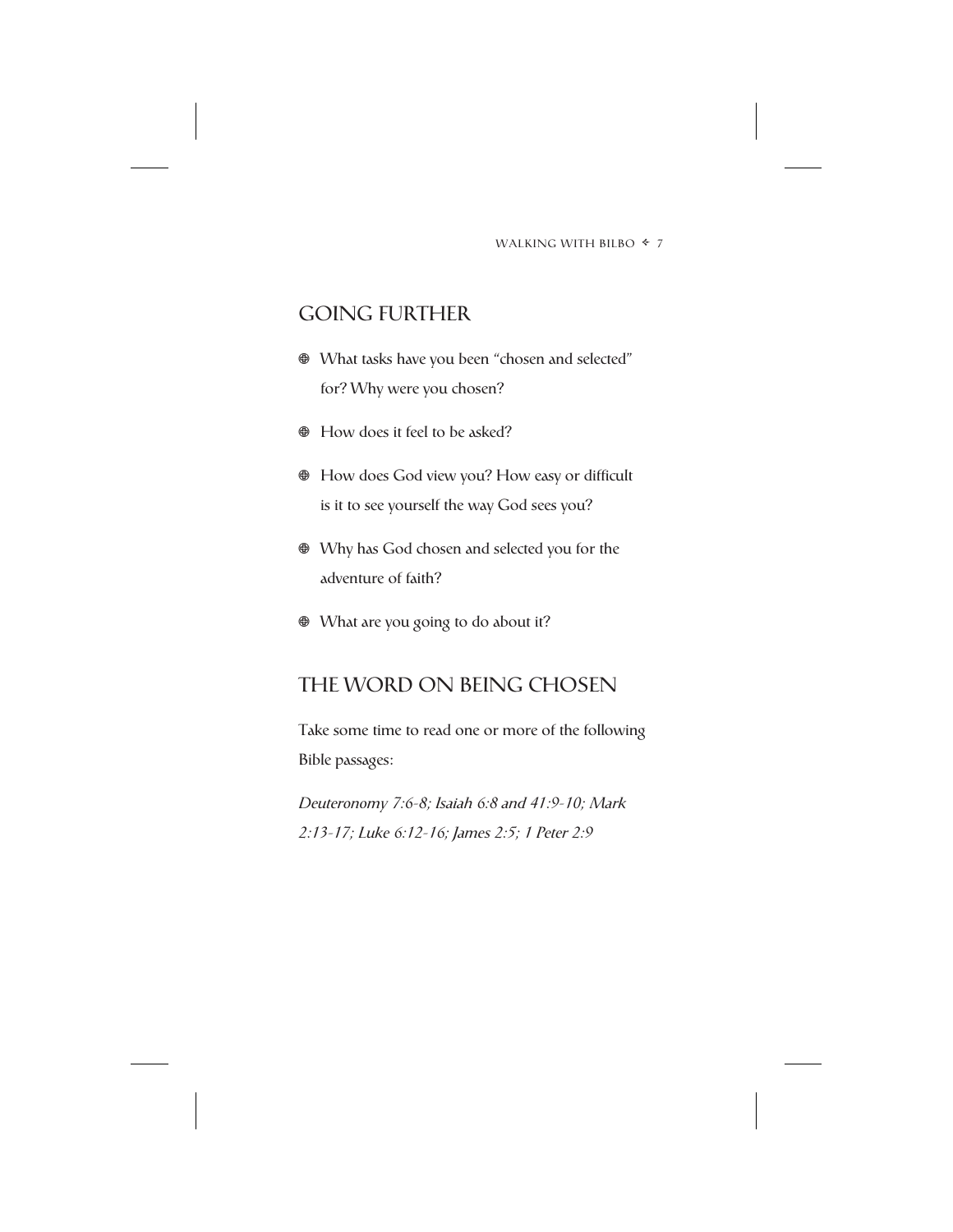## Quick Reference Guide

*A Glossary of Terms Related to* The Hobbit *and* The Lord of the Rings

**Arkenstone** The greatest of the lost treasures of the dwarves, which they hope to recover in the expedition to the Lonely Mountain.

**Bag-End** Also known as The Hill: a cozy hobbit-hole in a hill; home to Bilbo Baggins and later to his heir, Frodo; located in the Shire.

**Battle of Five Armies** The climactic event of *The Hobbit,* in which men, elves, and dwarves are forced to unite against an attack of evil goblins and wargs (wolves).

**Beorn** A daunting man who can change into a bear. He becomes a "fierce friend" of Gandalf, Bilbo, and the dwarves.

**Bilbo Baggins** The unlikely hero of *The Hobbit,* the "chosen and selected burglar" who travels with a company of dwarves to steal back treasure from the dragon Smaug. See *Hobbits.*

**Dark Lord** See *Necromancer.*

**Dragons** Huge winged creatures from the North of Middle-earth that hoard treasure and destroy enemies with fire. See *Smaug.*

**Dwarves** Short manlike creatures, thirteen of which appear on Bilbo's doorstep at the beginning of *The Hobbit:*